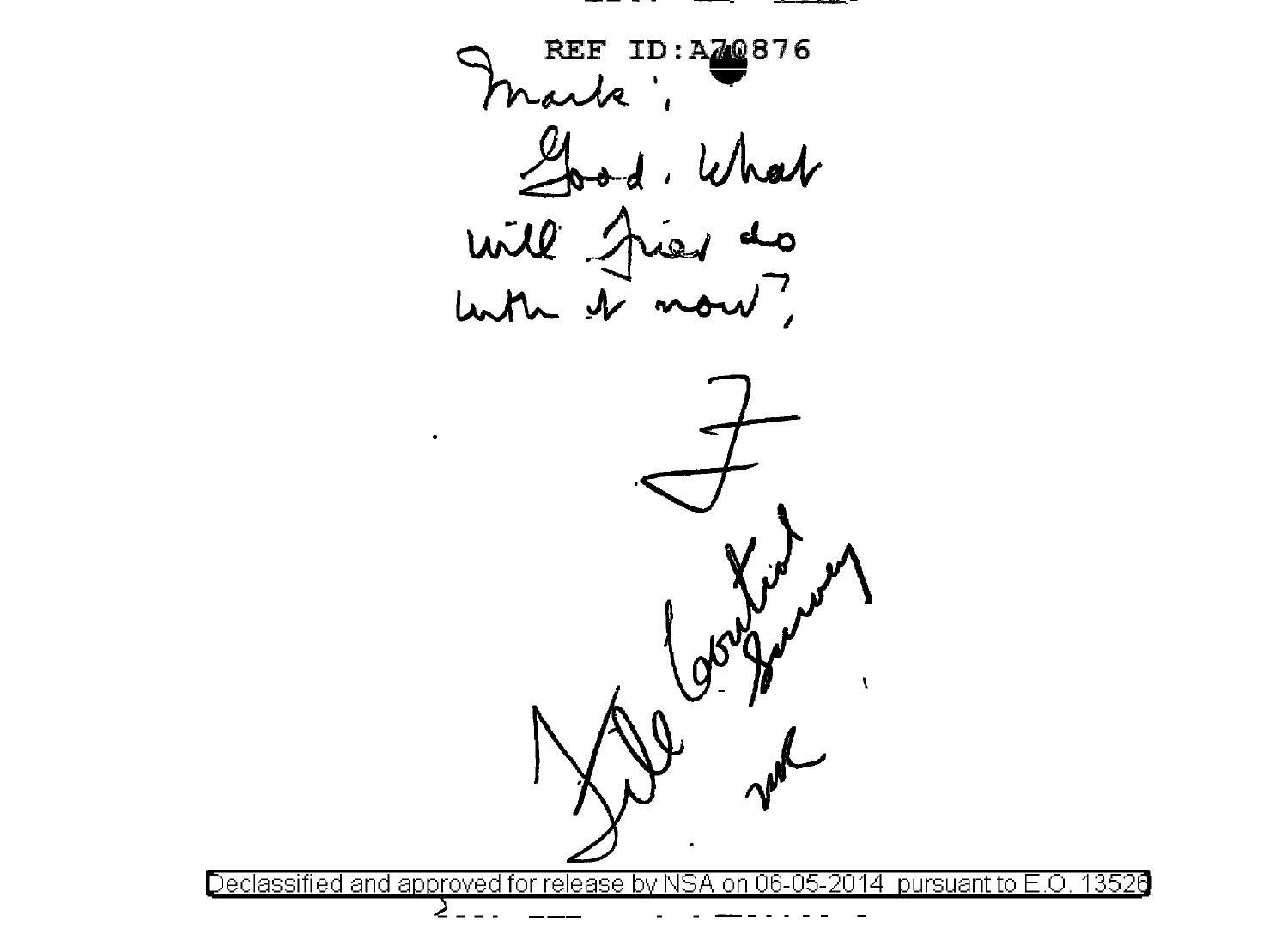REF ID:A7087~ *-ET* • Signal Security Agency, Washington 25, D. C., 27 June 194

'TO: Commanding Officer Signal Security Agency

 $\bullet$ 

--- - - - - - - - - - ---~ *j* - \_.,..\_

1. "The Chief or the Intelligence Division does not concur in the recommendation for the appointment or an individual as coordinator of the Japanese Army Problem. His views are that the Japanese Army Coordinating Committee adequately performs this function now, and that it would be unnecessary to supplement their decisions by establishing this new office, even though this appointment would not necessarily mean an additional individual, but would be naming an existing executive to act in this capacity.

2. furthermore, the Chief *ot* the Intelligence Division believes that this coordinator should not properl7 report to him because of the fact that other branches outside or the Intelligence Division are represented on the Japanese Army Coordinating Committee.

3. In Recommendations  $3$ ,  $4$  and  $5$ , the Chief of the Intelligence Division concurs.

r -" I <sup>~</sup>

/s/ James H. Frier, Jr. JAMES H. FRIER, JR. ·Major,.Signal Corps Control Officer

SPSIS-1 (26 June 1945} . 2d Ind

Signal Security Agency, Washington 25, D. C., 2 July 1945

TO: Chief, Intelligence Division Signal Security Agency

1. The recommendation made in the basic study that a coordinator of the Japanese Army Problem be appointed requires most careful consideration. While the existing JAC Committee has been very effective in coordinating certain aspects of the problem, there is evidence to indicate that a full-time coordinator working under your direction would servise auseful purpose in handling natters which a committee cannot by

COPY

} I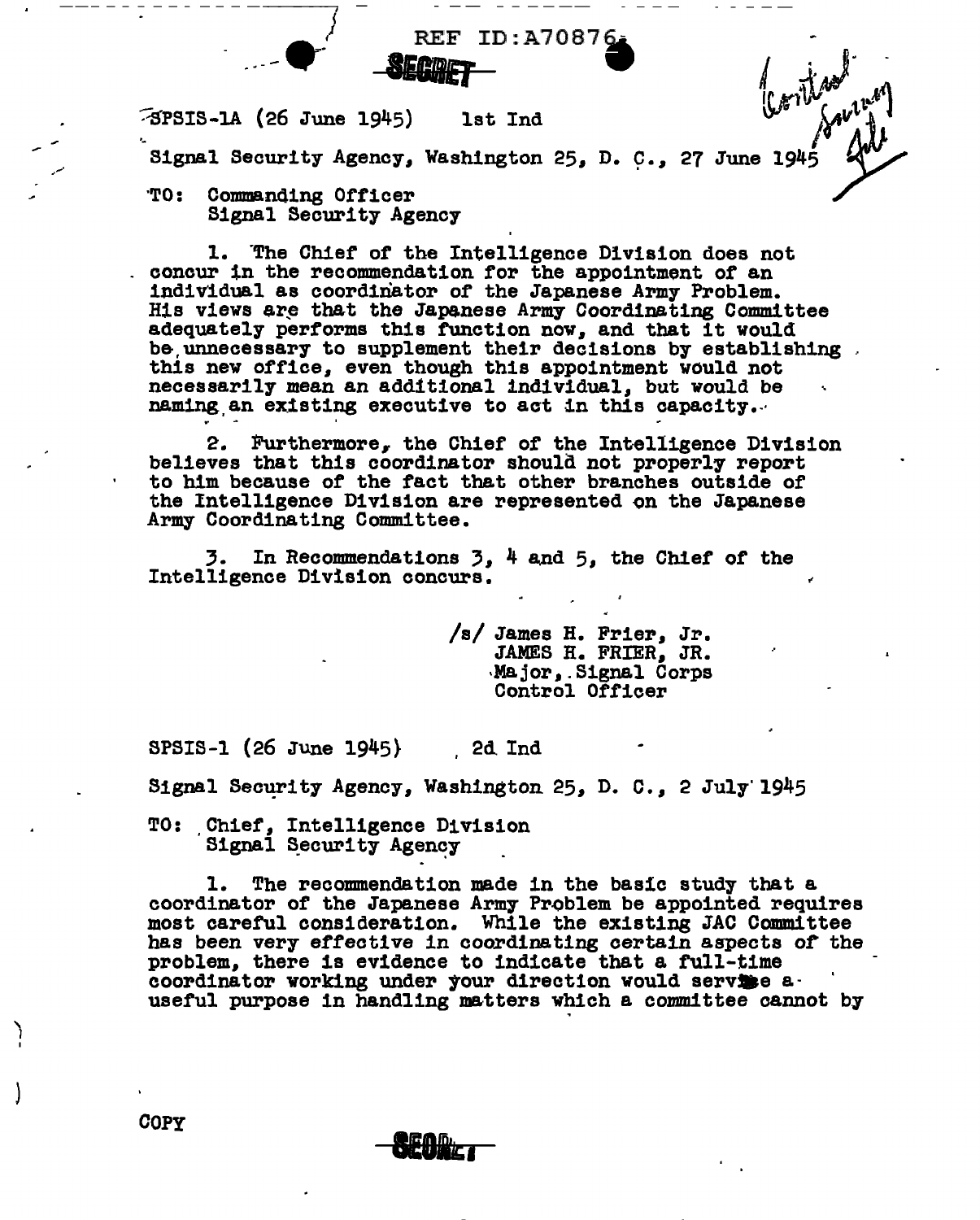its very nature properly deal with.

Your detailed comments on the recommendations 2. contained in the basic study are requested.

| /s/ | W. Preston Corderman        |
|-----|-----------------------------|
|     | <b>W. PRESTON CORDERMAN</b> |
|     | Brigadier General, USA      |
|     | Commanding                  |

14 Incls  $n/c$ 

**COPY** 

ĸ,

SPSIS-9 (26 June 1945) 3d Ind

Signal Security Agency, Wasnington 25, D. C., 26 July 1945

TO: Commanding General, Signal Security Agency

1. The recommendations submitted as a result of the Control Study of the Japanese Army problem can senerally be separated into two groups, those dealin, with the appointment of a Japanese Army Coordinator, and all other recommendations. I do not concur in the appointment of a Japanese Army Coordinator as described in the study and will discuss this matter in further detail later. The other recommendations are believed quite sound. They will be discussed in detail first.

2. Hecommendation 3 has in fact been in effect since the undersigned was placed in charge of the Intolligence Division. No research tasks involving the expenditure of funds or the allocation of a sizeable group of personael have been undertaken without the knowledge and approval of the Chief, Intelligence Division. Research is such an integral part of crystanaryais and truffic analysis that to impose any broad curbs would destroy initiative. No ourb is therefore applied except where funds or reassignment of a sizeable group of people is involved. It is recommended that this policy continue in effect.

3. The present administrative organization of the Antelligence Division has now been in effect eleven months. I concur in Recommendation 4 that no changes are indicated at the present time.

4. Steps will be taken to comply with Heconmendation 5. The value of work measurement studies in assessing the relative value of employees is appreciated. More work can be accomplianed with fewer people if all meet a minimum standard of production. Work measurement should permit the prompt weeding out of those malassigned or unfit employees who are dragging production levels down. I concur in the ophion of the Control Officer that with few exceptions work measurement standards san be determined for the routine operations of the Intelligence Division and action toward that ead will be

**ALLE SECRET**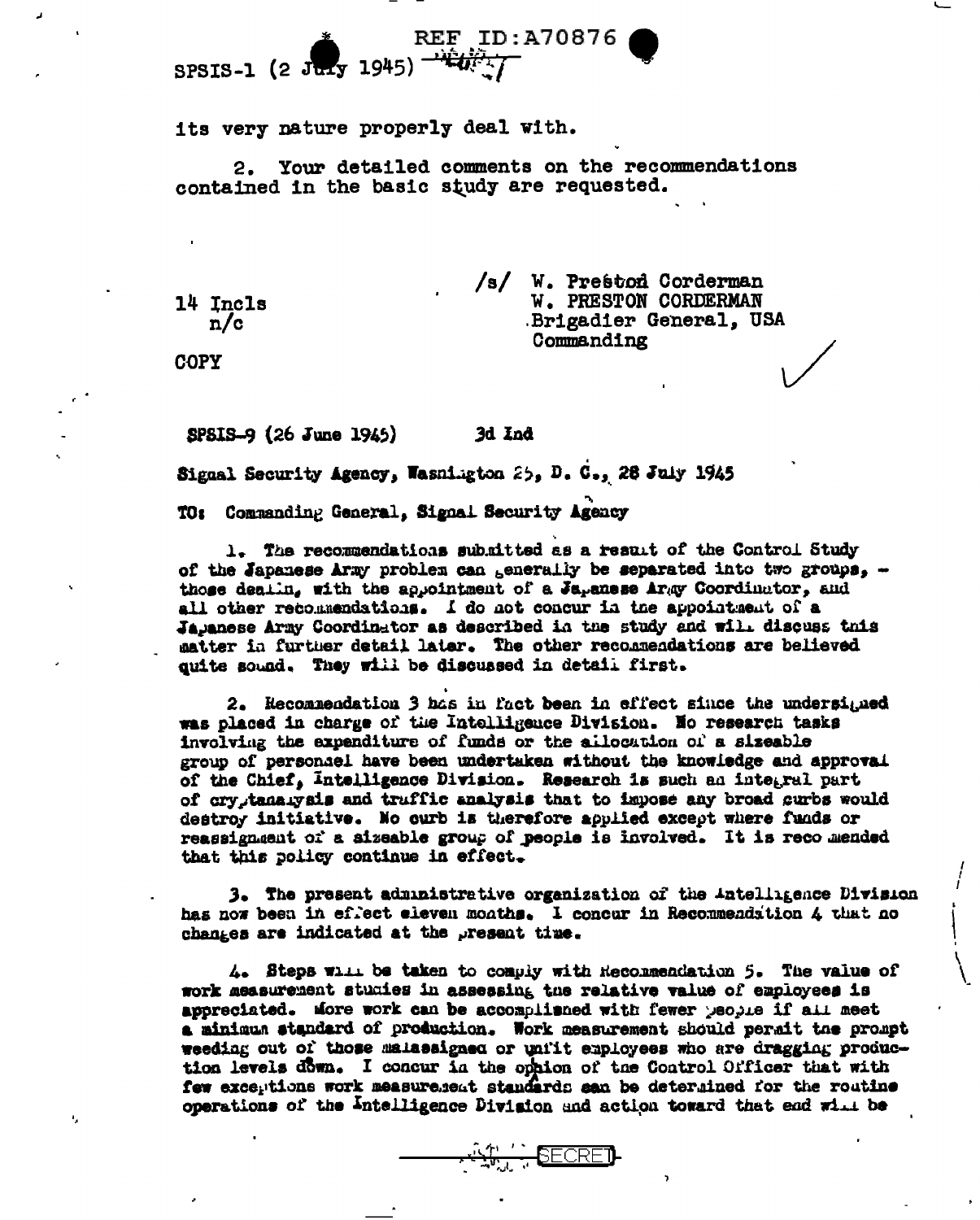

SPSIS-9 (28 July 1945)

taken.

5. The relating recommendations,  $L$ , 2 and  $6$ , are all concerned with the appointment of a Japanese wray Coordinator. Since the inauguration of the Japanese Army Coordinating Counttee, 9 October 1944, the Chief of the Intelligence Division, as Chairman of the Committee, has performed the functions of a "Japanese Army Coordi.ator". The need, therefore, for the appointment of an additional officer, with possibly a staff of antistants, to assist the Chief, intelligence Division in performing this function depends on whether (1) there is a pronounced lack of coordination in the existing oper tional structure, or (2) the Chief, Intelligence Division is unable to gerfors this insotion without further aid.

6. With regard to the first of the above greatees, I definitely do not agree that there is a pronounced lack of coordination in our present ogerationa. structure. The work of the Control Committee during their study of the o erating sections was most he pful in bringing to the attention of section chiefs severel minor cases of work du ricktion or waste hotion which were corrected on the spot. A resurvey of operations in the same manner on an annual basis would be well worth the time as each such survey would result in many laprovements being edopted. The existence of lajor cases of work duplication or waste notion, however, is inprobable if not impossible due, if for no other reason, to the fact that most of our operating sections are understaffed, to continually struggling with mounting backings, and are forced by necessity to restrict their operations to the bare essentials, having no time for "Luxury" projects or other embellishments in which would be found most of the uncoordinated and dumicited activities.

7. It is desirable at this point to examine lato the extent to which to should go to sliminate every instance of du licution within our o. eration. The problem of producing interingence from Japanese Army communicutions is strictly a war-time project. It is a project in which speed is the primary consideration, - more important even than efficiency in which speed is only one of many factors combining to measure the ratio of output to in the If the Japanese Army project were bein, conducted for profit at a commercial enterprise, or if it were a long term government setivity in which economy is a mager factor, we should expend every possible effort to eliminate all of the unnecessary. But since speed it wrimary, and speed always entalls waste to some degree, we sust permit certain dublication of files, the use in the production line of more copies than are absolutely necessary, independent approaches to robless from nore than one side, and many other inerficient practices the elimination of which might adversely affect our objective of producing the largest quantity of intentigates in the shortest possible time. It is my studied opinion that we should not exert streamous efforts to eliminate all traces of inefficiency but should be constantly on the alert to out out or modify any procedure which delays the production of interrigace.

the Chief at the second premise of paragraph of the Chief

 $\overset{\spadesuit}{\longrightarrow}$  Secret